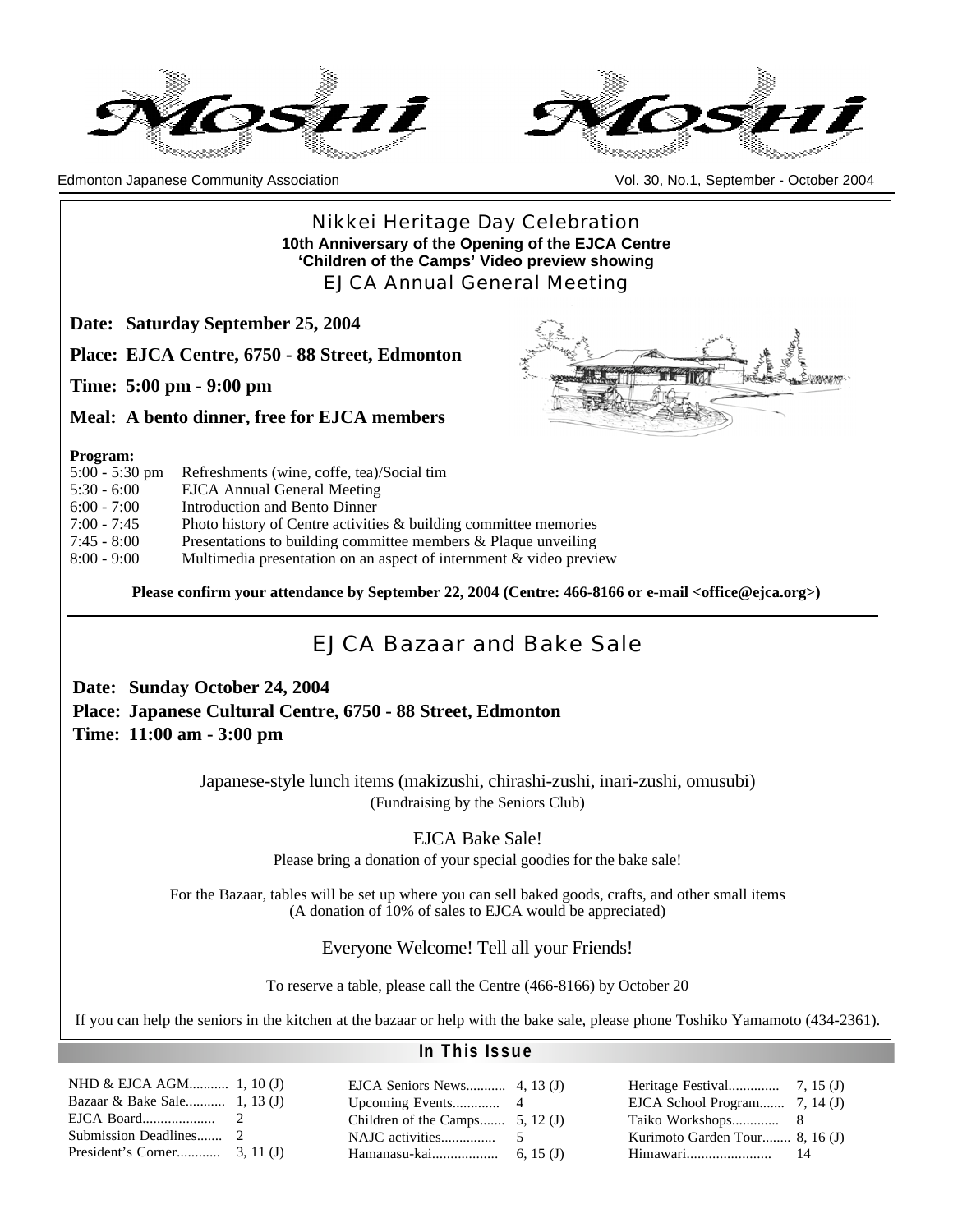# 2003 - 2004 EJCA Board of Directors & Committees

**President** Yumiko Hoyano - 437-7730

**1st Vice-President** Hideji Ono - 458-7269

**2nd Vice-President** Mike Murakami - 433-9029

**Treasurer** Wray Tsuji - 484-6291

**Secretary** Jim Hoyano - 437-7730

**Finance Committee** Wray Tsuji - 484-6291 Rick Hirata - 438-2747 Tatsuya Kin - 439-3979

*Published by*

*Edmonton Japanese Community Association*

*Editorial Address: 6750 - 88 Street Edmonton, Alberta T6E 5H6 Tel: (780) 466-8166 Fax: (780) 465-0376*

*English Section Editor: Jim Hoyano*

*Japanese Section Editor: Yumiko Hoyano*

> *Support Staff: Soly Sawada Daiyo Sawada Sandy Nakashima Tom Nakashima*

*"Moshi Moshi is a publication of the Edmonton Japanese Community Association. Its objective is to disseminate information of interest to the Japanese community and those interested in Japanese culture, including announcements of upcoming events.*

**Seniors** Noriko Fujino - 475-7339 Aki Fujino- 475-7339

**Sports & Youth** Scott Tanaka - 417-3044 Ken Higa - 476-1437

**NAJC Committee** Yumiko Hoyano - 437-7730 Mike Murakami - 433-9029

**Scholarships & Awards** Yoshiaki Hirata - 438-2747 Daiyo Sawada - 436-4797

**Japan Today School Program** Megan Jones - 434-4736 Hideji Ono - 458-7269

**Membership** Scott Tanaka - 417-3044

**Wellness-In-Living Committee** Rick Hirata - 438-2747 Yumiko Hoyano - 437-7730 Mike Murakami - 433-9029 Daiyo Sawada - 436-4797 Junichi Hashimoto - 437-5911 Aiko Murakami - 433-9029

**Past-President** Florence Ingham - 475-4389

**Joint Committee** Mike Murakami - 433-9029 Yumiko Hoyano - 437-7730 Sanae Ohki - 459-3862

**Himawari Liaison** Hideji Ono - 458-7269

**MEJCS Liaison** Tatsuya Kin - 439-3979

### Deadline for Submissions for the Next Issue (Vol. 30, No. 2) is November 10, 2004

Submission Deadlines for other upcoming issues:

Volume 30, No. 2 - January 10, 2005 Volume 30, No. 3 - March 10, 2005 Volume 30, No. 4 - May 10, 2005 Volume 30, No. 5 - July 10, 2005 Volume 30, No. 5 - September 10, 2005

# EJCA Mission & Vision Statements

### Mission

- To facilitate the development of an inclusive and vibrant Japanese Canadian Community within a multicultural Edmonton.
- To support the objectives of the National Association of Japanese Canadians by promoting respect and harmony among people of various cultures in the Edmonton area.

### Vision

• A dynamic and evolving community that sustains a sense of wellbeing built upon awareness of Japanese heritage in Canada.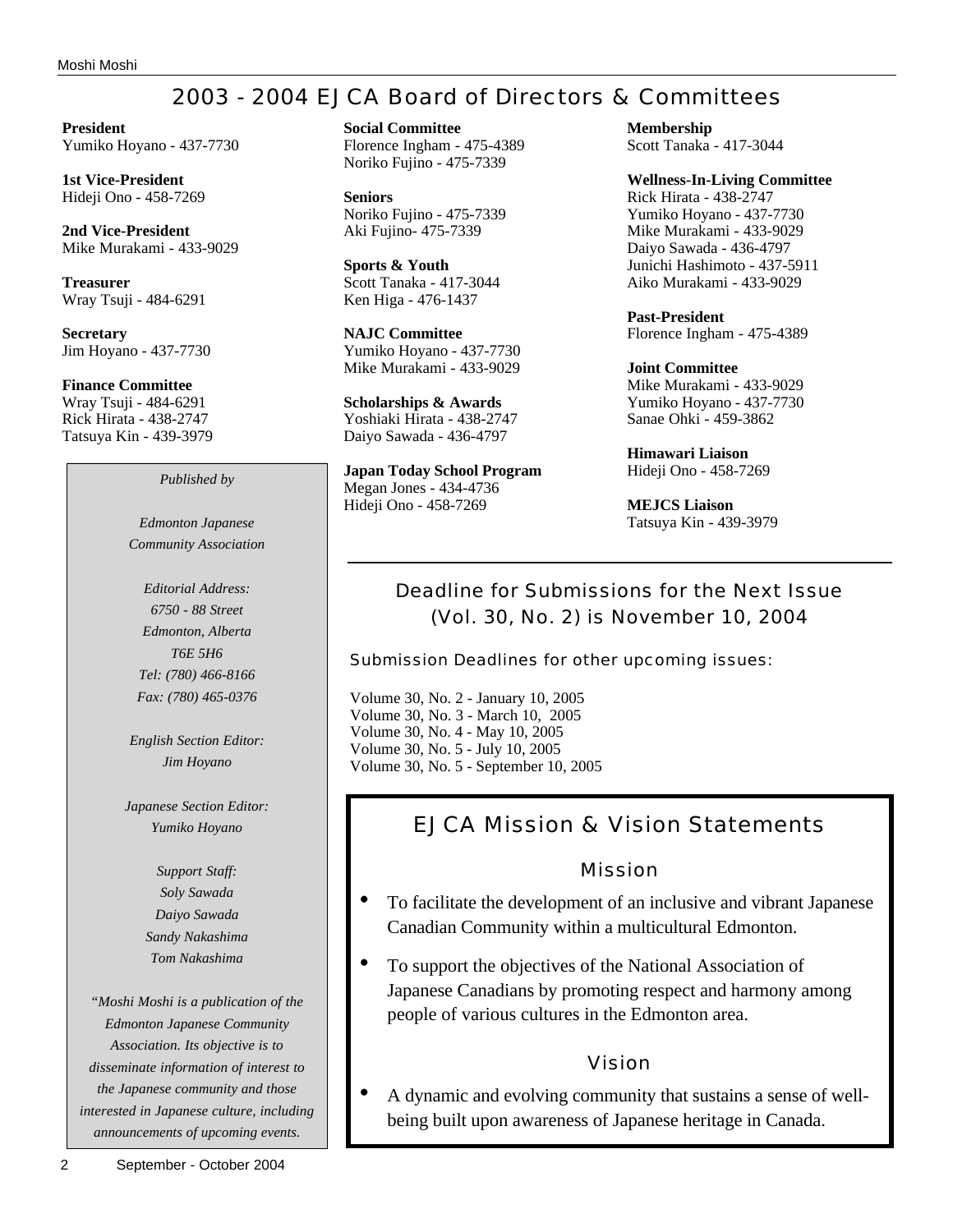### President's Corner

#### Yumiko Hoyano

#### **The EJCA Annual General Meeting and Nikkei Heritage Day Celebration on September 25:**

It has been 10 years since the EJCA Cultural Centre opened on September 24, 1994. It seems like only yesterday that we were all excited about our new centre, but we have had so many events and meetings and various activities since then. Our initial apprehension of having our own centre was whether we could utilize it fully or not turned out to be a non-issue. Our centre now is so busy that one has to be quite organized ahead of time because before you know it, the date you wanted is already booked. We must congratulate ourselves for a well-run centre. In celebrating the 10th anniversary, we will be honoring the Building Committee of 10 years ago, the members of which were responsible for overseeing the planning and construction. There will also be a photo presentation of some of the major events during the past 10 years.

In addition, our Nikkei Heritage Day celebration this year includes other interesting presentations. One is based on the cartoon series by Shelton in which a present day nikkei youngster is told the story of the JC internment by his grandfather who actually experienced it. The story will be presented in power point format and include voice narration of the dialogue on the screen. A preview of 'Children of the Camps', a video made by Dr. Satsuki Ina in the US, will also be presented. We will show a brief introductory segment of the video on September 25, with the full showing and discussion session scheduled for Saturday October 2, 2004.

'The Children of the Camps' is a documentary in which a group of six Japanese Americans, who were children at the time of the internment, come together at a three-day workshop with San Francisco psychologist Dr. Satsuki Ina, to explore the impact of their internment camp experiences.

This video deals with hidden and suppressed effects of the internment of Japanese Americans during WWII. Since Japanese Canadians faced similar trauma, there are several parallels in this video. This is the first attempt of healing from trauma suffered by JA/JC but so far suppressed. You might ask why now after so many years. The answer is that it is about time. At the full showing on October 2, we will have a trauma counsellor from Vancouver, Sherry Sakamoto, present for the discussion session.

Denying our own cultural heritage because of social forces of the time is equivalent to denying your own existence. Denying your Japanese heritage and being ashamed of it are all symptoms of the after effects of wartime trauma. A large number of JC's suffered it and some recovered from it but many are still trapped in the mental denial of our own heritage. Our humble effort to bring it out in the open and recognize that it was not a fault of yours is an important first step to take for healing. Although most of those who come out to the centre are now reconciled and recovered from the trauma in general, but those who stay away may indicate that some suffering still exists.

"We are Canadians, Not Japanese! We do not have to know anything about Japanese Culture!" How many time did I hear such declarations. It is sad to hear it since we have such a rich cultural heritage. Sharing it with others of Japanese heritage in Canada is something EJCA continues to strive for.

The October 2 session will include frank and open discussions among those who experienced interment and those who did not, and that is the first step. It is not going to be easy and I do not expect that one session will be enough, but once we start this healing process we would like to continue, by trial and error, as far as we can go. We hope we can make one person happier because of these sessions.

If you are interested in seeing the video and following the discussion session, please come to the Centre on October 2 and learn from others as well as from the counsellor how you can deal with suppressed/hidden wounds, and also learn our collective history of the country we live in right now. This session is not only for those who were interned but those who (unconsciously) suffered as a child through your parents who were directly affected by the internment or the government treatment of Japanese Canadians.

Please come out to the AGM and Nikkei Heritage Day Celebration on September 25. The program is in this issue. There will be free Bento dinner for the EJCA members (\$20 for non-members).

**October 24 is our annual EJCA Bazaar, Crafts and Bake Sale Day.** Please mark your calendar. As usual, if you want to sell somethings, call the Centre by October 20 to reserve a table. We need a few volunteers to man the EJCA table of donated items and baked goods. The Seniors group is selling lunch so plan ahead to have your lunch at the Centre and browse around for hidden treasures.

Edmonton hosted the First World Cup of Women's Baseball during July 31 to August 8, 2004. The team from Japan consisted of 18 players who were all high school students, and 3 coaches. We had about 20 yukata-clad EJCA and community members present for the colorful opening ceremonies, and quite a number of the community members attended many of the games. The calibre of play was very good, with the Japanese team winning the silver medal, losing to the USA in the final. EJCA hosted a pot luck lunch for the Japanese team on August 6 at the Centre. They were so happy to have Japanese food, ensuring they would win the next game. After lunch they were taken to West Edmonton Mall. I asked them what they wanted to do, and they wanted to go to the amusement park and go on all the rides. I realized they are still so young. It was heart warming to see Yuki Uno at the ball game. It must have brought back memories of the olden days when he was a star Asahi baseball player in Vancouver before the war. He met with the Japanese team on the the field after they won their semi-final game.

Continued on Page 4...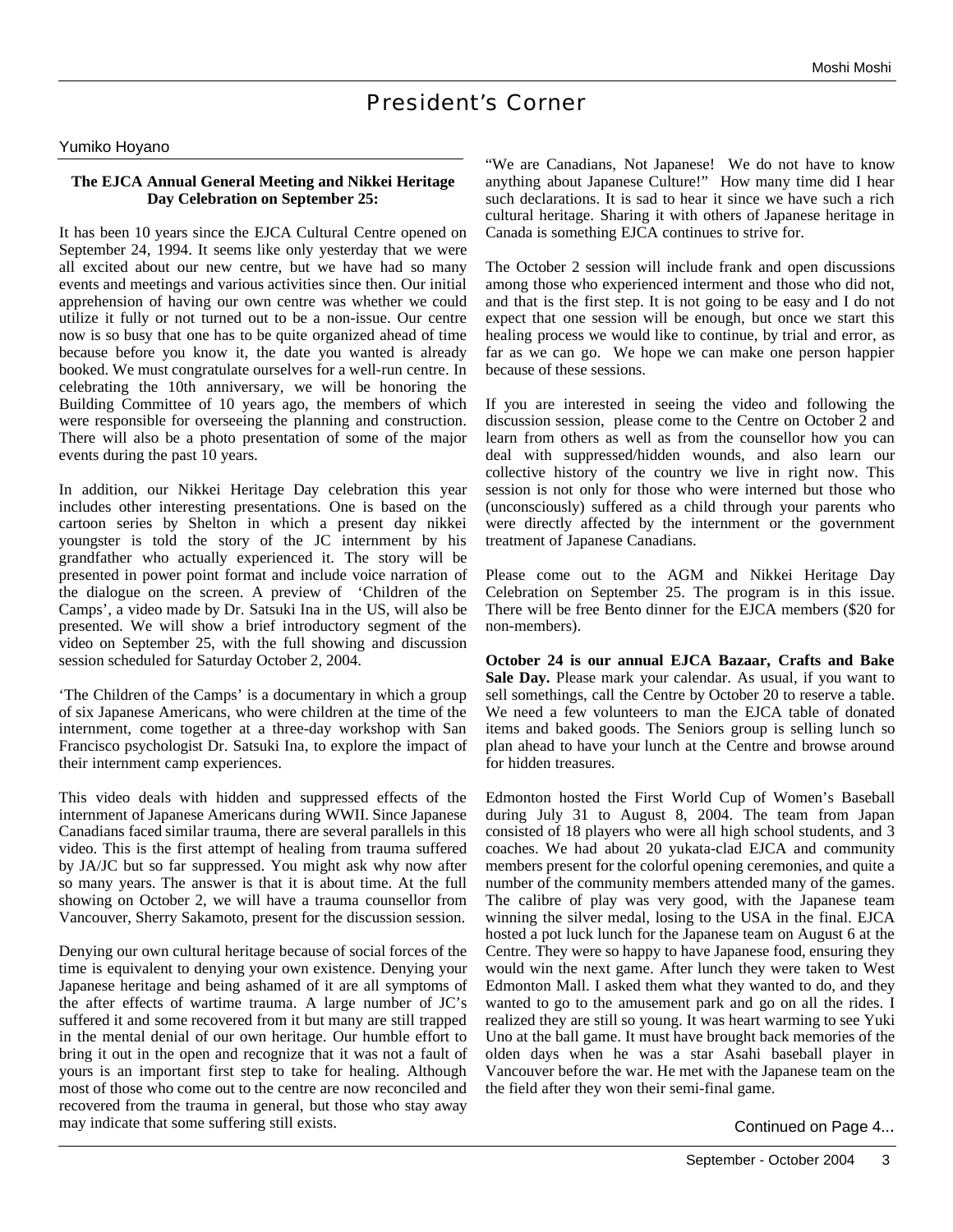#### President...Continued from Page 3

The Japanese Pavilion at the Heritage Days Festival 2004 was quite a success. Unlike in previous years, this year a Heritage Festival committee was organized by representatives from the participating groups which operated the . There were a number of new ideas implemented and most of them were popular. I would like to thank Dave Trautman, Scott Sutton, Megan Jones and Scott Tanaka for carrying out the many organizational tasks involved in this major acitivity. Please refer to the full report in this issue. And a big THANK YOU to all of you who volunteered at the Japanese Pavilion this year.

See you all at the AGM and the Nikkei Heritage Day Celebration on September 25 at 5:00 pm.

### EJCA Seniors News

#### **Aki Fujino**

The EJCA Seniors' Club met every month without recess during the summer of 2004. We had attendances of around 30 people each month.

I think it shows how popular it is as an outing for members to have bento and socialize, playing cards, games and craft making once a month. Special thanks to some non-seniors for supporting our club by atttending regularly.

On our August 25/04 meeting, after lunch a total of 21 members toured the Provincial Museum. Masa Yoneda was able to procure a special discount on our admission fee. Thanks Masa!

We will be having an election for a new President and Vice-Presidnet during our September 22/04 meeting.

New members are warmly welcome to join our Seniors' Club.

#### Monthly Meetings

The EJCA Seniors Club meets on the 4th Wednesday of each month at the Centre beginning at 11:00 am. If you plan to attend please contact Tami (466-1545) or Noriko (475-7339) one week before the meeting, so we know how many lunches to order and/or prepare. Cost of the lunch is \$8. The next 2 meetings are on July 28 and August 25.

### What is Nikkei Heritage Day?

Nikkei Heritage Day (NHD) is officially on September 22, the anniversary date of the Redress Settlement of 1988. As the name suggests, it is a day to reflect on our heritage, past, present and future. The day can be commemorated by individuals or by groups, large or small. One can research ones own family history or a specific community. NHD is also a day to celebrate and honor Nikkei who have contributed to the community and to Canadian society as a whole through their work and/or volunteer activities. EJCA's NHD activities this year will include the celebration of the 10th Anniversary of our centre and some reflections on the internment.

### Calendar of Upcoming Events

| September 14, 2004 | EJCA Board Meeting, at the Centre beginning at 7:00 pm                         |
|--------------------|--------------------------------------------------------------------------------|
| September 22, 2004 | EJCA Seniors Club Meeting, at the Centre beginning at 11:00 am                 |
| September 25, 2004 | Nikkei Heritage Day Celebration & EJCA AGM, at the Centre beginning at 5:00 pm |
| October 9, 2004    | Hamanasukai - Manju making session at the Centre, beginning at 10 am           |
| October 12, 2004   | EJCA Board Meeting, at the Centre beginning at 7:00 pm                         |
| October 24, 2004   | Bazaar, Arts & Crafts Fair and Bake Sale, at the Centre, 11:00 am to 3:00 pm   |
| October 27, 2004   | EJCA Seniors Club Meeting, at the Centre beginning at 11:00 am                 |
| November 9, 2004   | EJCA Board Meeting, at the Centre beginning at 7:00 pm                         |
| November 20, 2004  | Oden, Sake & Movie Night, at the Centre beginning at 5:00 pm                   |
| November 24, 2004  | EJCA Seniors Club Meeting, at the Centre beginning at 11:00 am                 |
|                    |                                                                                |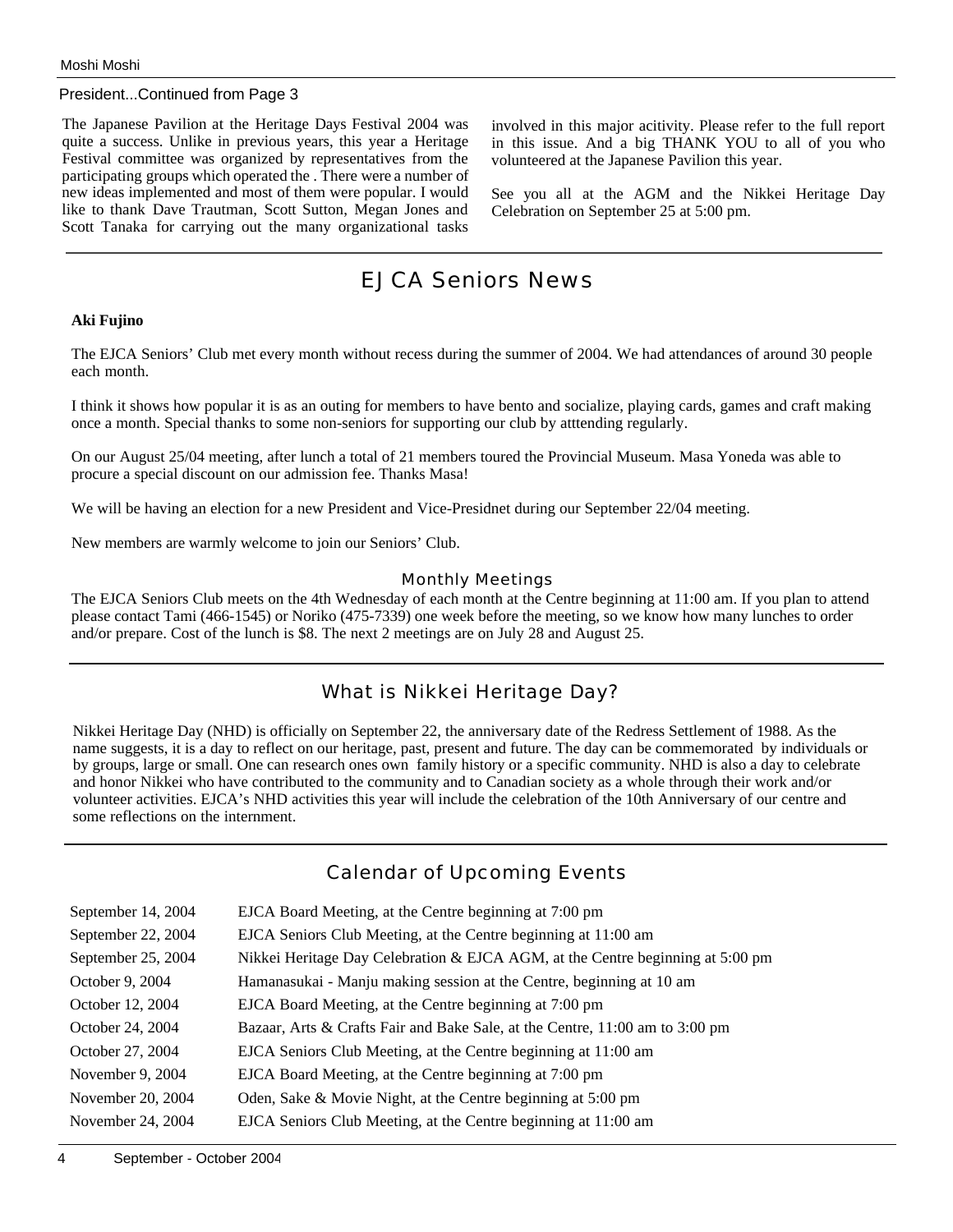# 'Children of the Camps' Video Showing and Discussion Session

| Date: Saturday October 2, 2004                |
|-----------------------------------------------|
| Time: $11:00 \text{ am } -3:30 \text{ pm}$    |
| Place: EJCA Cultural Centre, 6750 - 88 Street |

#### **Program (times approximate)**

| $11:00$ am $-12$ noon: | Video (55 minutes)                            |
|------------------------|-----------------------------------------------|
| 12 noon - 12:30 pm:    | A light lunch will be provided free of charge |
| 12:30 pm $-3:30$ pm:   | Discussion session                            |

Children of the Camps' - Documentary....A group of six Japanese Americans, who were children at the time of the WW2, come together at a three-day workshop with San Francisco psychologist Dr. Satsuki Ina, to explore the impact of their internment camp experiences.

After the full showing of the video, a discussion session facilitated by Sherry Sakamoto, a Vancouver counsellor, a discussion session will be held on the hidden and suppressed impact of the internment camp experience. By identifying and making it open, is the fisrt step of healing. This session is open to anyone reagardless of whether you were interned or not.

In the case of Japanese Canadians, in many cases it was necessary to deny one's Japanese heritage in order to survive, so even today there are a large number who cannot accept and be proud of their own heritage. Abondoning one's heritage force by perceived social pressures of the day is equivalent to losing one's identy. This event was planned with the hope that this would be a first step leading one day to their proud acceptance of their real identity.

For Ijusha, the post-war immigrants, it is a good opportunity to learn how Japanese Canadians were treated not too long ago, and that their effects still remain. Let's learn the history of the country you are living in now. It is related to you too.

Please come to this event and spread the word to your friends as well. Registration for this event may be made at the AGM/Nikkei Heritage Day on September 25, or by contacting the Centre by September 30 ( tel: 466-8166 or e-mail: office@ejca.org

### National Association of Japanese Canadians NAJC AGM and Elections Slated for October

The annual general meeting (AGM) of the National Association of Japanese Canadians (NAJC) will be held in Ottawa on October 15-17, 2004. Elections to the National Executive Board and the Endowment Fund Committee will be held under the new constitution for the first time. Nominations for election closed in mid-July and the nominees' lists were distributed to members in August. The NAJC offers individual, full organizational and associate memberships and has established a membership committee that is in charge of increasing membership and reviewing applications.

The host organization of the NAJC AGM is the Ottawa Japanese Community Association, president Kenichi Araki. Delegates will be staying at the Marriott Courtyard Hotel near the Parliament buildings.

### Roy Miki Redress Book Launch at NAJC AGM

Governor General Award winner Roy Miki will be in Ottawa on October 15 for the launch of his new book *Redress: Inside the Japanese Canadian Call for Justice*. The book launch will take place at the Marriott Courtyard Hotel at 4 p.m. on Friday, October 15, 2004, in conjunction with the annual general meeting of the National Association of Japanese Canadians (NAJC). Community members and delegates to the AGM are invited to attend. Non-JCs who were involved in the redress movement will also be invited. Miki's book, published by Raincoast Books, is part memoir and part critical examination of the Japanese Canadian Redress movement that led to the Redress Settlement of September 22, 1988, between the federal government and the NAJC.

*Redress* interweaves the story of the negotiations of the JC redress strategy committee with stories from Miki's personal and family histories, anecdotes and interviews, and archival documents. Miki, editor, critic and Simon Fraser professor, won a Governor General's Award in 2002 for his book of poetry *Surrender*. For more information on the book launch, please contact the national NAJC office at 204-943-2910, fax 204-947-3145, email: national@najc.ca..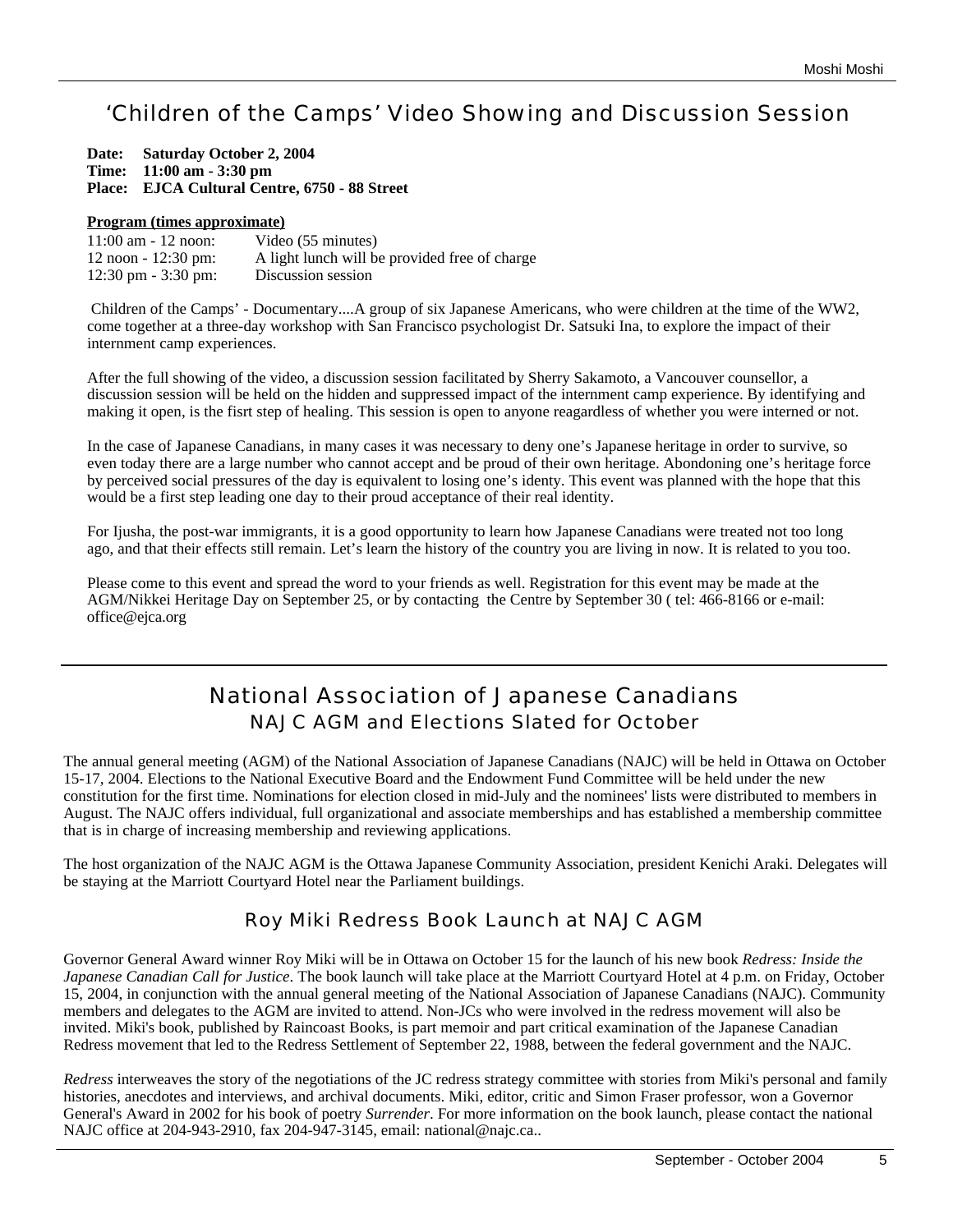### From Hamanasu-kai

Hamanasu-kai has planned another Daifuku (mochi manju) making session and welcomes your help. The Daifuku made at this session will be sold at the Bazaar on Sunday October 24, 2004. Whether you participated in previous sessions, or don't have any experience at all, everyone is welcom to join in.

Please bring an apron, and a light lunch.

Date: Saturday October 9, 2004 Time: Beginning at 10:00 am (will take about 3-4 hours) Location: EJCA Centre (kitchen) Contact: Noriko Fujino (475-7339)



### Heritage Festival 2004

#### Dave Trautman

No one can say these weren't some of the best weather days of the summer. For all the days of Heritage Festival the weather was warm and bright. The entire festival was well attended and the Japanese pavilion was as popular as ever. It contained a large display of Bonsai work and our familiar Shuji (Calligraphy) group were working very hard each day inside our red tent.

The various martial arts groups were well represented this year. Not only did Gojukai Karate and Noble House Kenjutsu provide information and perform but two new groups entertained the crowds and made a big impression on the news media. The Kendo/Naginata group appeared on Global's morning program and performed in front of the pavilion each of the three days. With their dramatic outfits and loud shouting they impressed many of the onlookers. Noble House Kenjutsu also want to extend their appreciation for all the volunteers who contributed to every aspect of the pavilion. This appreciation has been voiced by every group who participated this year. The volunteer coordination was smoothly and professionally organized by Megan Jones this year. New this year was the participation of volunteers who are University Students and others from our community who just wanted to help out.

All the food was sold, it was so popular that a special Yakitori preparation session was held on the Sunday night and a group of dedicated people worked to make 600 new portions to sell the next morning. Many picture postcards were sold, many bookmarks with names were sold. The Himawari group sold many balloon yo-yos and the children's arms were very tired from demonstrating how they worked all day.

Kita No Taiko performed 4 shows over the 3 days to enthusiastic audiences. Brenda Madsen told me, "Most of our apprentices performed with us and did an excellent job." The Sabaki GO club had a prominent position in the front of the pavilion and attracted much attention. Chuck Elliot explained. "The Heritage Days festival was definitely a benefit for the Go Club. In the past 4 weeks there has been an influx of new members (5 or 6) of good promise. As well, the volunteers enjoyed themselves."

Chuck went on to tell a story. "For some people from overseas they are greatly surprised to find a Go club in Canada and would not know about us any other way. There was a visiting Chinese young couple with a 7-year-old daughter. I asked the father if he was a Go player. 'Oh no', he said, 'I don't play at all but my 7-year-old daughter Alice is very interested.' As it turns out she was city champion for her age group in China and proved her strength against our older, more experienced, players.

As usual many, many paper fans were sold to keep people cool. Performers made use of a new microphone without a cord which allowed presentations to move around more and explain what was happening. A new martial arts group, Ninjitsu, participated for the first time and told me they will be coming back next year.

A new "gate" decoration for the pavilion was constructed in the two weeks before Heritage Festival and many volunteer hours were spent chiseling and sawing the wood into a large structure which can be quickly assembled. Plans for next year include improving the kitchen area and the performing area. All groups are invited to participate in the planning for next year which will begin very soon.

Two of the Japanese Pavilion volunteers won bursary and scholarship money following the festival. The Edmonton Kiwanis club awarded Kelvin Wong a \$300.00 scholarship and Saori Horiuchi received \$400.00 from the Hrudey

Family Memorial Bursary. We all congratulate Kelvin and Saori for their good fortune.

To everyone who volunteered and helped out along the way I want to extend my appreciation for their efforts. It takes many hands to make Heritage Festival a success and many more hands were involved than I could ever have imagined.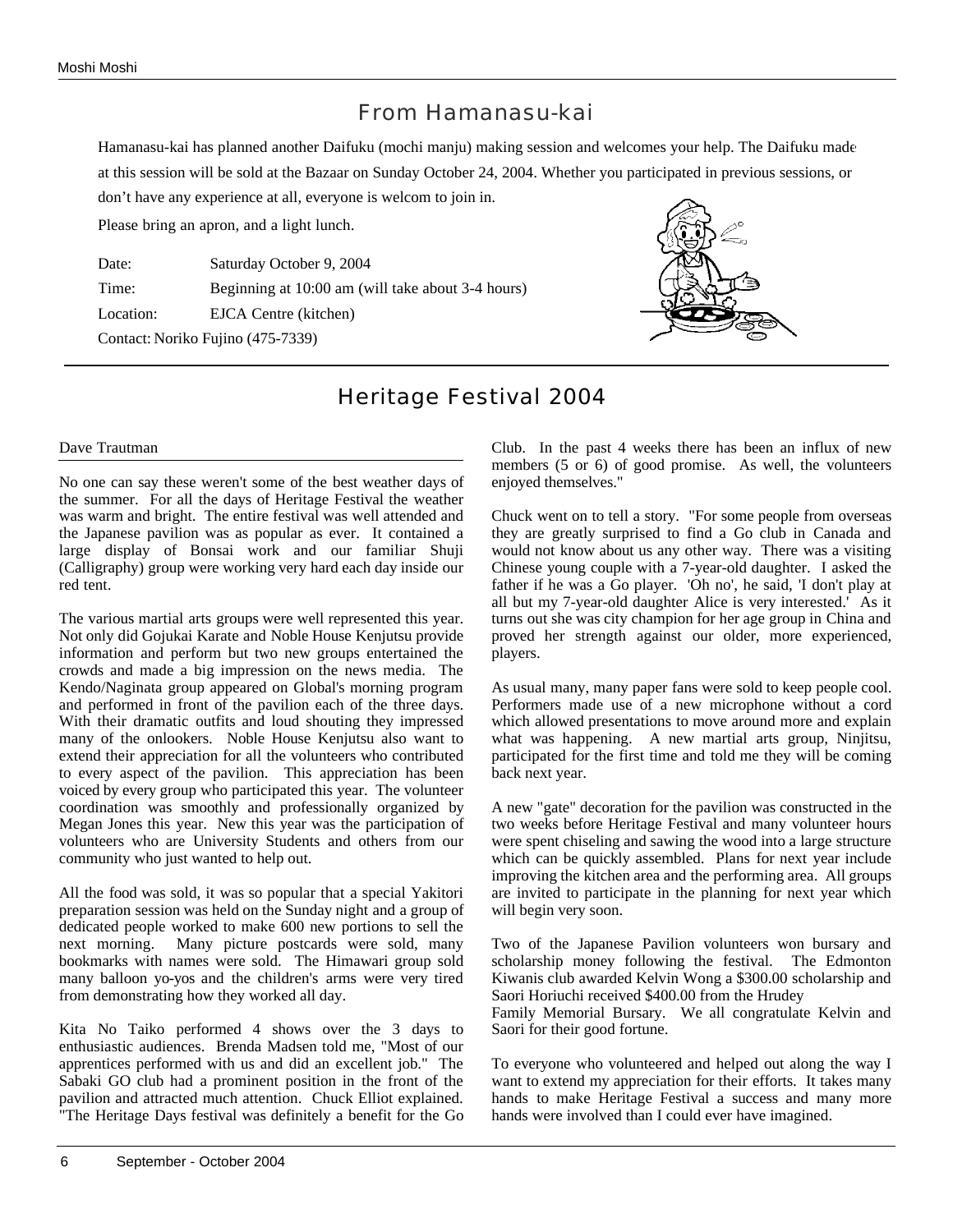### EJCA School Program Committee Members Wanted

The EJCA School Program provides the opportunity for grade 7 students to enhance their study of Japan by providing them glimpses of Japanese culture in such areas as language, history and society, music and dance when they visit the centre. This program is becoming very popular among Edmonton schools; this past school year 30 schools attended this program. It is expected that this number will increase rapidly.

In order to further improve and expand this program, the EJCA School Program Committee seeks additional volunteer members. If you are interested in this program and would like to get involved, please contact a committee member or any EJCA board member.

### Chiune Sugihara, 'The Japanese Schindler'

#### Mike Murakami

National Association of Japanese Canadians Edmonton Human Rights Committee Member

The most compelling message I took from this National Association of Japananese Canadians sponsored Conference was... 'wars retreat into history but survivors soldier on.' And it doesn't matter whether they were bombed in Pearl Harbour, Nanking, Dresden, London, Hiroshima, Saigon or Baghdad, whether they were attacked by Americans, Germans, Japanese, British, Iraqis or Israelis... all wars are human tragedies and atrocities. And, as a diverse country of immigrants, Canada is in a way an heir of the horrors of war. Hopefully, in time, as diverse generations learn to coexist, and learn lessons of history, many Canadians will become outstanding models of global citizens.

After WW2, the world searched for ways to prevent aggressive wars and human rights violations. Being aware of lessons of the past, constant education, vigilance and proactive prevention are essential if they are to have any meaningful effect. The duty of global citizenship may be best summarized by the following quote: "Individuals have international duties which transcend the national obligations of obedience... Therefore (individual citizens) have the duty to violate domestic laws to prevent crimes against peace and humanity from occurring," --Nuremberg War Crime Tribunal, 1950

While the Conference addressed WW2, Japanese military war crimes and atrocities, and the Bush administration first strike policy against alleged Iraqi weapons of mass destruction; it's important to appreciate that within any regime, however tyrannical, there are courageous dissenters who defy terrible odds to act in ethical, humane ways to those who are different from themselves. While verifiable examples may be hard to find in Japanese government archives, a few inspiring ones exist and in the interest of perspective they should probably be acknowledged.

Here's an example. Few know what Chiune Sugihara, "the Japanese Schindler," did in 1940 when, as a midranking Japanese diplomat in Lithuania, against the orders of his own government, he wrote 6,000 - 10,000 exit visas to get desperate Polish Jews out of the way of the approaching Nazi Holocaust. Sugihara, while disobeying orders from Japan, knew it could result in dire personal and family consequences including death, or the termination of his career.

Captured in Romania by the Soviets as the war ended, he with his wife and son spent 18 months in a Soviet concentration camp. Fired from the foreign ministry upon his return to Japan, Sugihara lived in obscurity for decades. He now has been honoured by the Israeli government as one of "The Righteous Among Nations" nonJews who helped save Jews during the Holocaust. It's the same honour given German businessman Oskar Schindler and Swedish diplomat Raoul Wallenberg, whose efforts to save Jews from death at the hands of the Nazis are far better known.

In 1985, just a year before Sugihara died, the Israeli government honoured him as "A Man of Justice of the Peoples of the World." More recently, Sugihara was honoured by the Holocast Oral History Project and the Weisenthal Museum of Tolerence in Los Angeles. Sugihara has been the subject of an Oscar winning documentary (Visas & Virtue), a book by Boston University religion Professor Hillel Levine, "In Search of Sigihara" (1996), and his family was given a heroism award from The Immortal Chaplains' Foundation.

Let's hope that stories like Sugihara's, seep into the world consciousness, we should recognize the decent few who courageously act out of moral imperative to do the right and humane thing. Although no country can claim a monopoly on morality, or immorality, all countries have people like Chiune Sugihara whose deep sense of justice transcends race, religion and national boundaries.

Excerpt from a report given at The Canadian Conference On Preventing Crimes Against Humanity, March 21-22, 2003

#### For more information:

National Association of Japananese Canadians: www.najc.ca Canadian Race Relations Foundation: www.crr.ca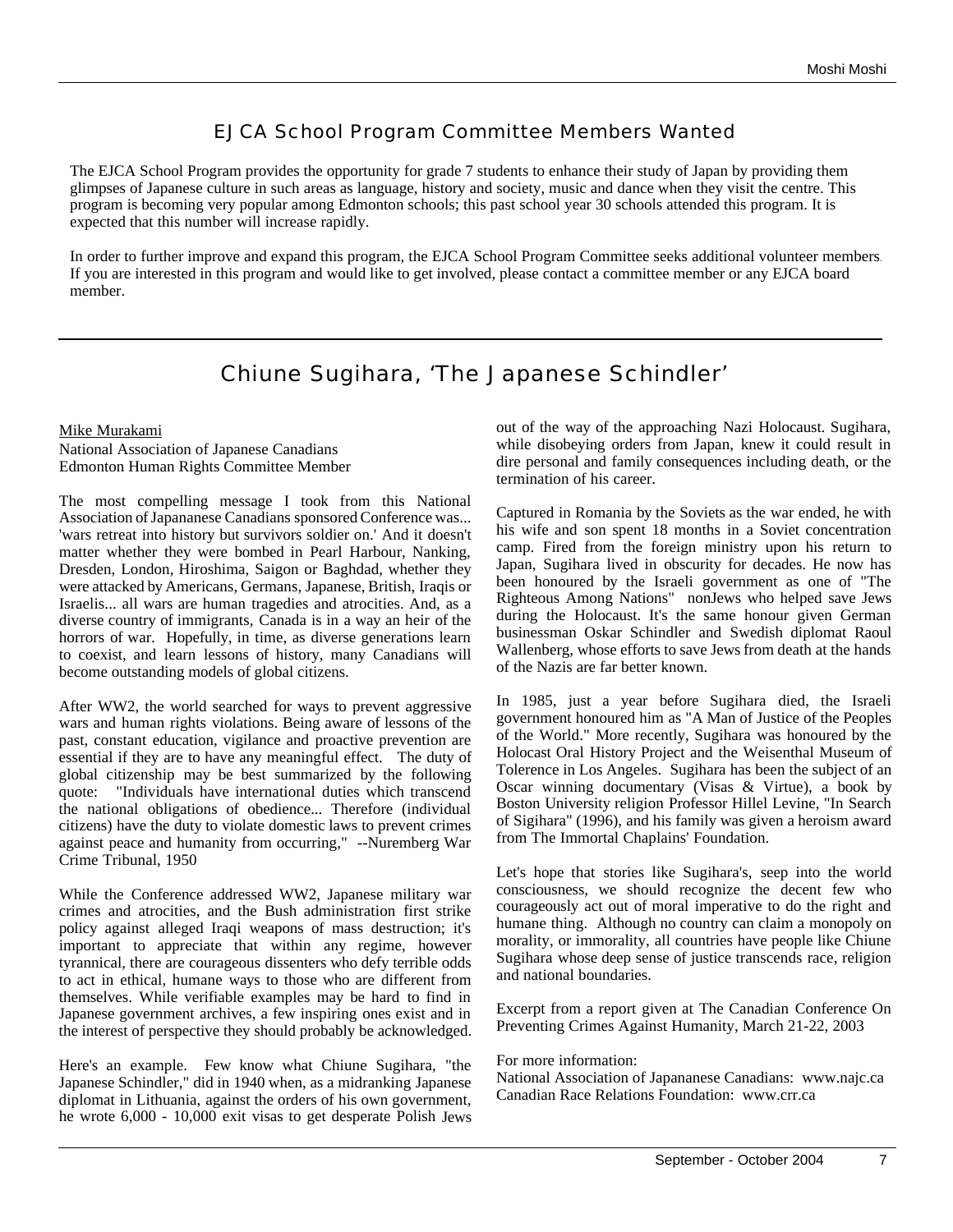### Taiko Workshops



Kita No Taiko is holding beginner Japanese drumming workshops for the public. Workshop dates will be:

- Sunday, Oct 3 (daytime);
- Monday, Oct 4 (evening);
- Wednesday, Oct 13 (evening); or
- Monday, Oct 18 (evening).

Cost is \$40 for a 3 hour workshop

Minimum age is 14 years old.

The workshop is for fun with plenty of drumming. Apprenticeships will be considered.

For more info or registration application, call: **431-0300 or email: knt@ecn.ab.ca or go to www.ecn.ab.ca/knt**



In August the Nikkei Art Club was formed by a few people who like to paint. The purpose is to meet once a month to show each other's works, to exchange ideas, essentially to stimulate each other to continue painting. When there is enough body of works, we may even have our own exhibition. Painting the same objects, say, still life or landscape, with oil, water color, pastel, whatever you like to use might be very interesting. If you are interested in painting, you are welcome to join us. Contact Yumiko Hoyano (437-7730 or yumiko@shaw.ca)

Nikkei Art Club Formed

# 寿司わさび

*Sushi WASABI*

**5714 - 111 Street Edmonton, AB**

**Business Hours**

Tues-Thurs: 11 AM - 1:30 PM; 5 PM - 9:30 PM Fri: 11 AM - 1:30 PM; 5 PM - 10 PM Sat: 5 PM - 10 PM Sundays & Holidays: 5 PM - 9 PM CLOSED Mondays

> **Phone: 433-0533 Fax: 413-4138**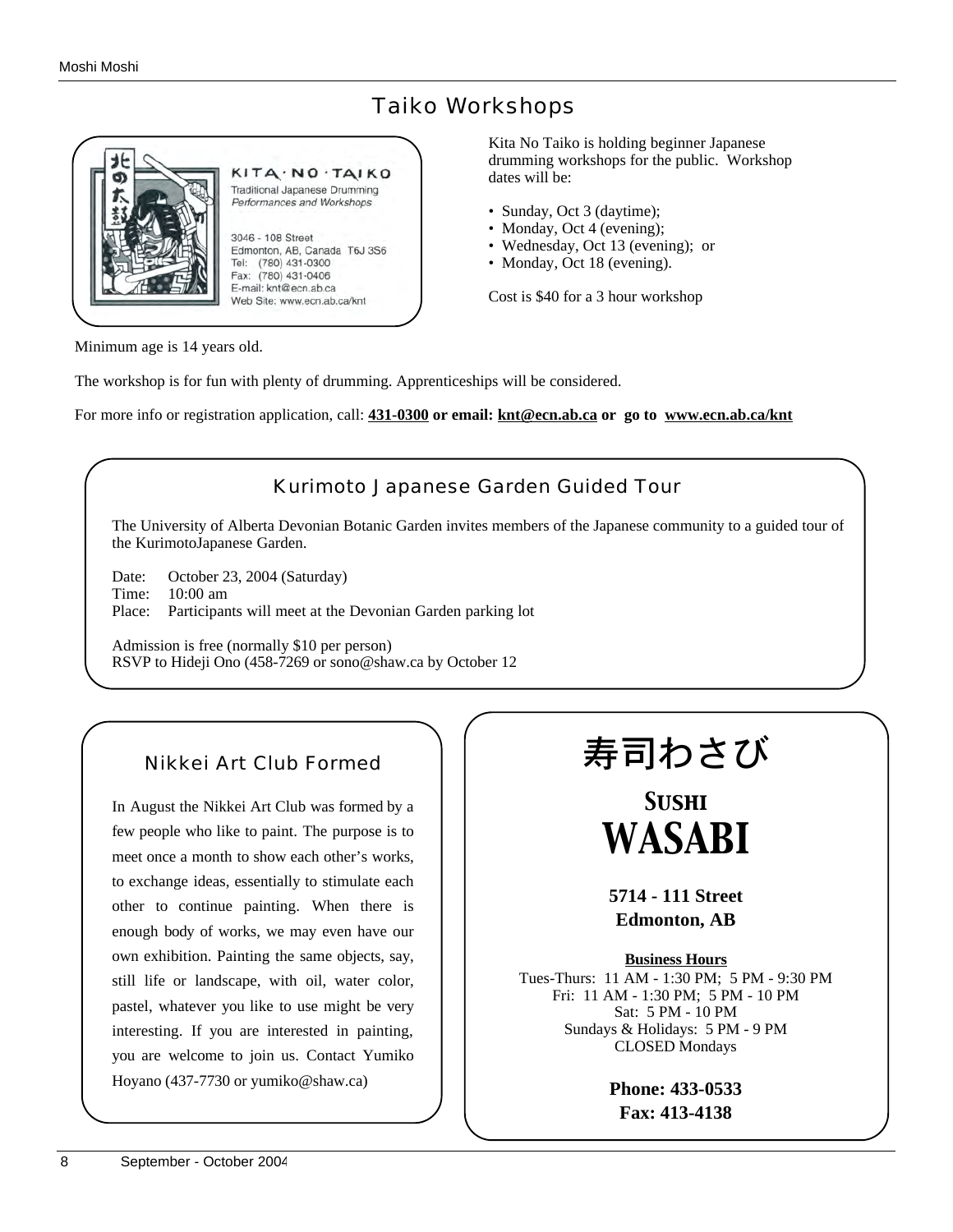# 『]快適』『清潔』をお求めのあなたへ

*Enjoy the comfort of the latest hi-tech bidet*

*Unlike a traditional bidet, you sit on a heated seat while using the multi-functions of the Personal Hygiene System.* 



**For information or purchase, please contact ASA (Aita Sales Agent) Phone (780) 922-4313 Fax (780) 922-4593 e-mail: msaita@oanet.com**

## MACHIDA COMPUTER SYSTEMS

Custom Assembled Computers Televisions \* Electronics \* VCR's (Sales and Service) David Machida (dmachida@telus.net)

90 Garnet Crescent Sherwood Park, AB T8A-2S4 Ph/780 467-5377

# TONY the TAILOR

ALTERATION SPECIALIST JUNKO DARASENG

Specializing in LEATHER, FUR & SHEEPSKIN All types of mens & ladies clothes, coats & jackets Telephone 2nd Fl. 10145 - 104 Street Edmonton, Alberta T5J 0Z9 **426-4654**

Open - Monday-Saturday

# YOSHIO SUMIYA

Barrister, Solicitor & Notary Public

**FREE INITIAL CONSULTATION Weekend, Home and Hospital Appointments**

**General Law Practice Including:**

**Personal Injury and Accident**

*No Fees until your case resolved Lower Fees, More Money to YOU Fee by Percentage of Recovery*



**Business Divorce and Custody Employment Criminal Wills and Estates Real Estate**

**Unit 309, 10405 Saskatchewan Drive Edmonton, Alberta T6E 4R9**

**Phone: (780) 917-3356 Fax: (780) 437-5788**

# Nippon Travel Ltd. 日 本 ト ラ ベ ル

Edmonton Office Now Open!!

Airline Tickets, Rail Passes Packages & Cruises, Hotel & Car Rental, etc.

### **Please contact us** 下記までお気軽にお問い合わせ下さい。

Suite 100, 10109 -106 Street Edmonton, Alberta T5J 3L7

Tel: (780) 429-4545, Fax: (780) 429-4555, Email:nipponyeg@telus.net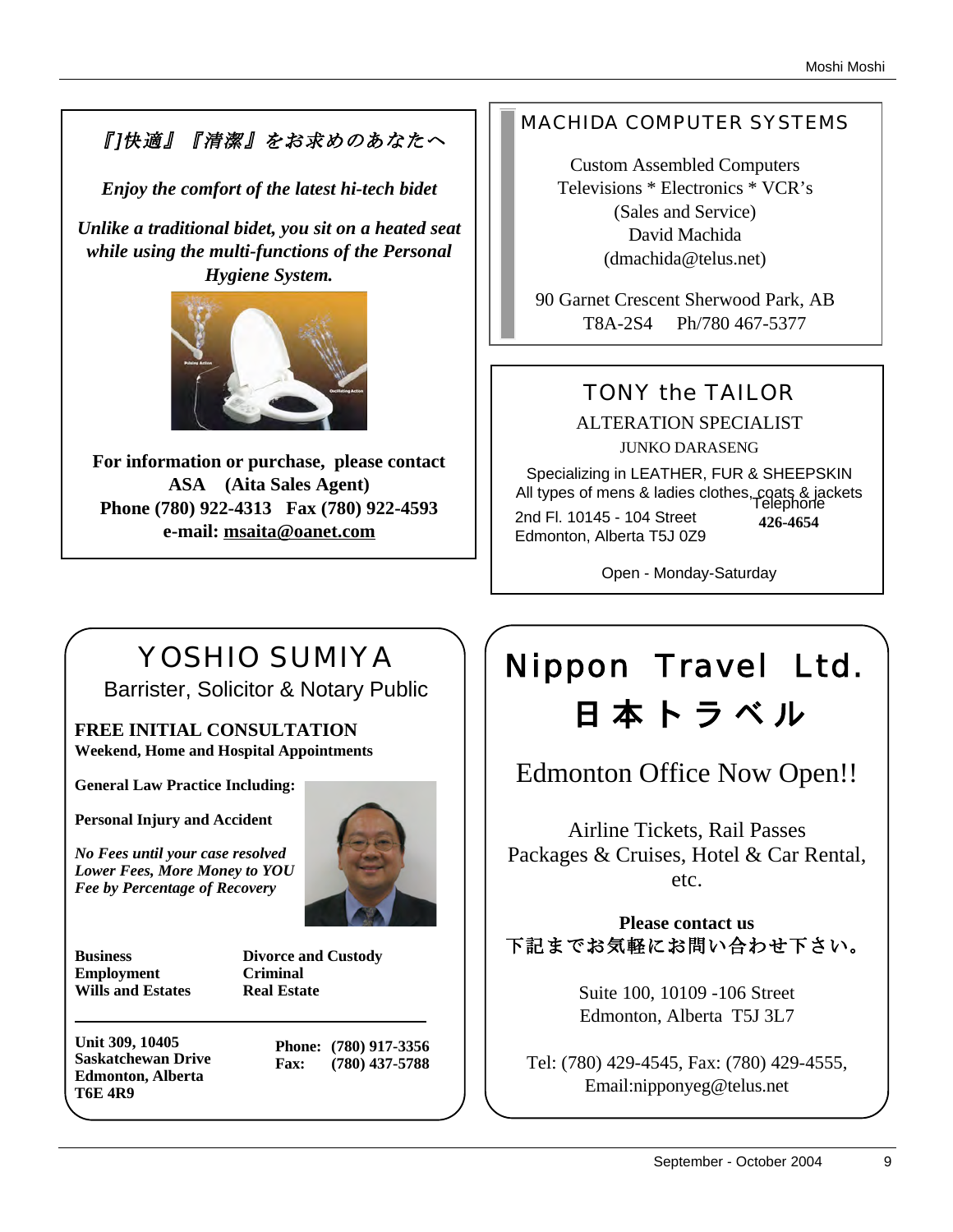

年次総会:定例の総会(約30分の予定):新役員会選出、会計報告、等

## プログラム:

10周年記念式典:

・センター10周年記念式典には10年前にセンター建設のために活躍した「建設委員会」のメン バーのみなさんを招待し、当時を懐古しながらそれぞれの思い出を話したり、賞状贈呈や記念プ ラークの除幕などを計画しています。

日系ヘリテージ・デー:

・シェルトンの日系歴史の一環を描いた漫画を映像化しPower Point を使って声優が台詞を入れ たユニークなプレゼンテーション

・「キャンプの子供達」一部を次回のイベントの紹介として映写:

アメリカの心理学者が製作したドキュメンタリーは戦時中子供だった人たちが集まってインター ンメントや戦時中に育てられた間に被ったであろう無意識の中のインターンメントの影響を話し あうことで「癒し」の第一歩を踏み出す画期的なビデオ。

10月2日(土曜日)、ビデオ全部を見た後、バンクーバーからカウンセラーを招い て、心理的なトラウマの影響の見つけ方、癒しの方法などについての話し合いの会 を開催します。

## EJCAバザー、ベークセール、クラフトセール

シニア・クラブ・ランチ

日時:10月24日(日曜日)

(詳細は13ページを参照してください)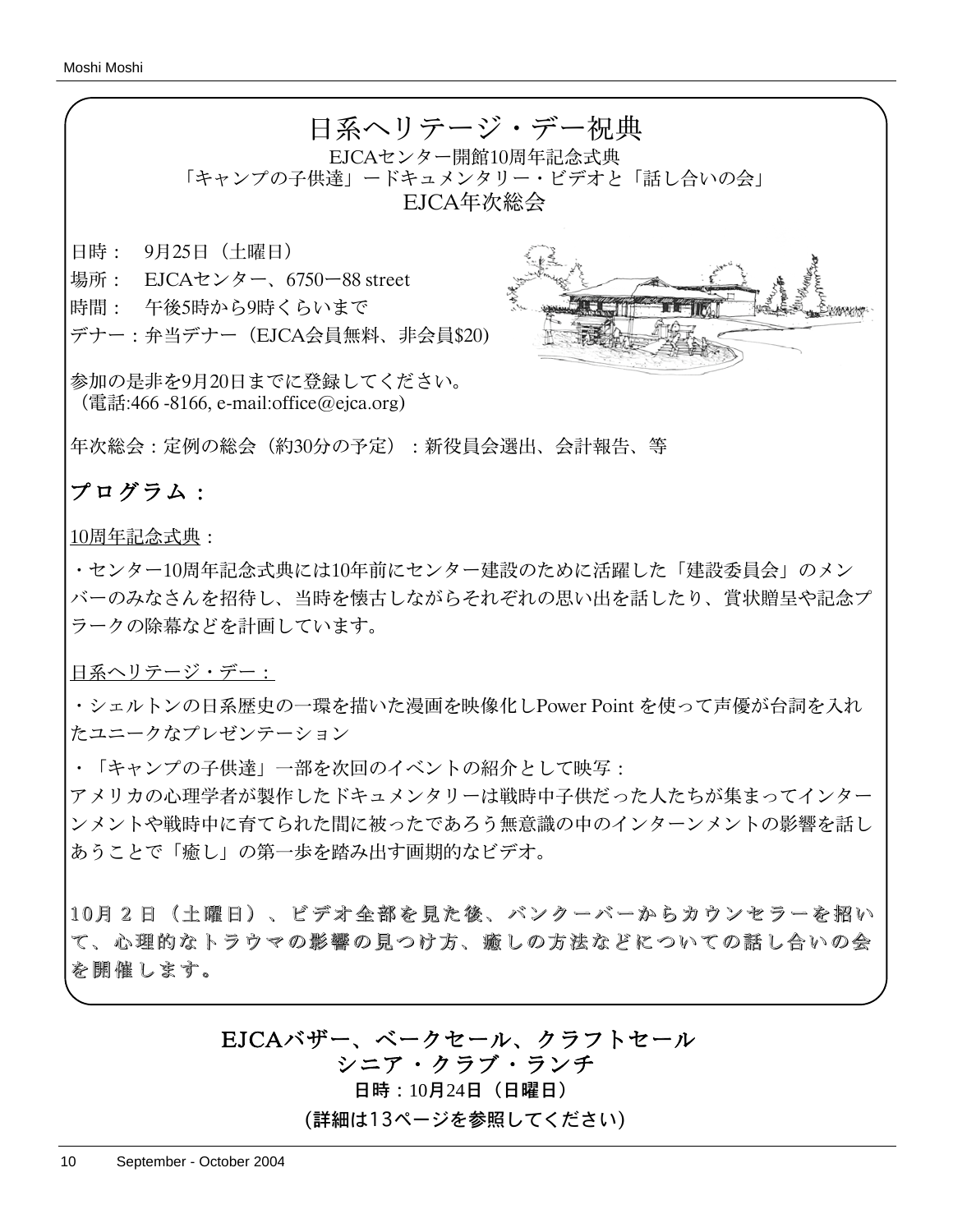# EJCA会長の言葉

#### ユミコ・ホヤノ

1994年9月24日にEJCAカルチャーセンターが開館してから10 年が経ちました。ほんの昨日、新しいセンターのことで大騒ぎ していたような気もしますが、この10年の間には非常に数多く のミーティングや種々のイベント、真剣な話し合いから楽しい 集い、結婚披露宴や誕生祝い、各種スポーツの練習の場などと して本当にいろいろな事に使われてきました。建てる前にはセ ンターを十分に活用できるか心配をしていたものでしたが、そ んな杞憂もどこ吹く風、完全に無駄な心配でした。今では何か のために使おうとしてもずっと前予約しておかないと希望する 日には他のグループの予約が入っていて、こちらのスケジュー ルを変更することになることも多く、センターがこれだけ活用 されていることを「良くやっている」と自分達をほめてやるべ きを思います。10周年を記念するためにセンターの設計から工 事などを管理していただいた「建設委員会」の皆さんに集まっ ていただきお礼を申し上げたいし、また過去10年間の活動を写 真を通して振り返ってみたいと思います。

日系リドレスを記念する「日系ヘリテージ・デー」では面白い 企画が二つあります。一つはシェルドンと言う人が描いた日系 インターンメントにかんする漫画をパワー-ポイントを使って 映像とし、台詞を入れて、新しい方法で見ていただこうと言う ことです。

もう一つは「収容所の子供達」と言うドキュメンタリー。アメ リカの収容所を扱ったものですが、カナダと共通の所が多く、 収容所内で育った子供達5、6人が無意識に受けた影響を大人に なってから話して「意識の下にある被害」から立ち直ることを 目指しているビデオです。9月25日にはビデオの一部(15分く らい)を紹介として見、10月2日にビデオの全部を見た後、バ ンクーバーから招いたカウンセラーと一緒に話し合いの場を持 ちます。この会合にはインターンメントに入っていた人も、 入っていなかった人も戦後カナダに来た人たちも皆で戦争の子 供に対する影響について、それが人の人格形成に与える影響に ついて、いろいろな話ができる機会です。なぜ今頃になって⋯ と思われるでしょうが、今までにインターンメントの影響と 「癒し」について積極的に取り組んでこなかったこと、今がそ の時なのかも知れないと言うこと。

外からの力で自分の文化的背景を否定しなければならないと言 うことは人種を撲滅させるに等しいことです。カナダに居て日 系人でありながら日本文化を否定し、自分の文化的遺産を否定 し日本人であることを恥じることなどは戦争とインターンメン トの悪影響と思われます。私たちの今回の試みは微弱なことで すがこのような意識の下に埋もれた現象を認識し、明らかにす ることで、自分の責任でもない被害から解放されること、を目 指し、日本人としての誇りを取り戻す過程の第一歩を踏み出す ことを試みることです。

私たちのセンター行事に参加してくださる方々は多かれ少なか れ被害から解放された人たちt思われます。ですがセンターの催 し物などに出てこない日系人でトラウマから回復していない人 たちが大勢いるのではないかと思われます。『私たちはカナダ 人だ、日本の文化について知る必要もない」と言う言葉をどれ ほど聞いたことでしょう。このような言葉を聞くことは悲しい ことです。非常に豊かな文化遺産を他の日系人と分かち合うこ とを目指してEJCAは努力しているからです。インターンメント を経験した人やしない人、その他のこの問題に関心を持つ人た ちとフランクに話し合うことで鬱積した問題点を探り当て、癒 しの第一歩を進み出すのです。やさしいことではありません。 また一度のセッションではもちろん十分ではありません。です が一度「癒し」の道を歩き出したからには試行錯誤をしながら でも続けていくことになるでしょう。始めはあまり参加者も無 いかもしれませんが、そして「あんたの知ったことではないで しょう」とも言われそうですが、でもこのセッションで一人で も解放されることになるなら、私はそれで満足です。

もし関心がありましたら、10月2日に予定されているビデオと それに続く「話し合い」にご出席ください。他人から、またカ ウンセラーから学ぶことも多いでしょうし、移住者にとっては 現在住んで知る国の歴史を知ることも大切なことです。何時ま た同じような事が起きないとも限らないことですから。

今年の年次総会と日系ヘリテージ・デーの詳細はこの号をご覧 下さい。美味しい弁当デナーも用意されています。非会員は \$20です。

10月24日にはEJCAバザー、ベークセール、クラフトセールが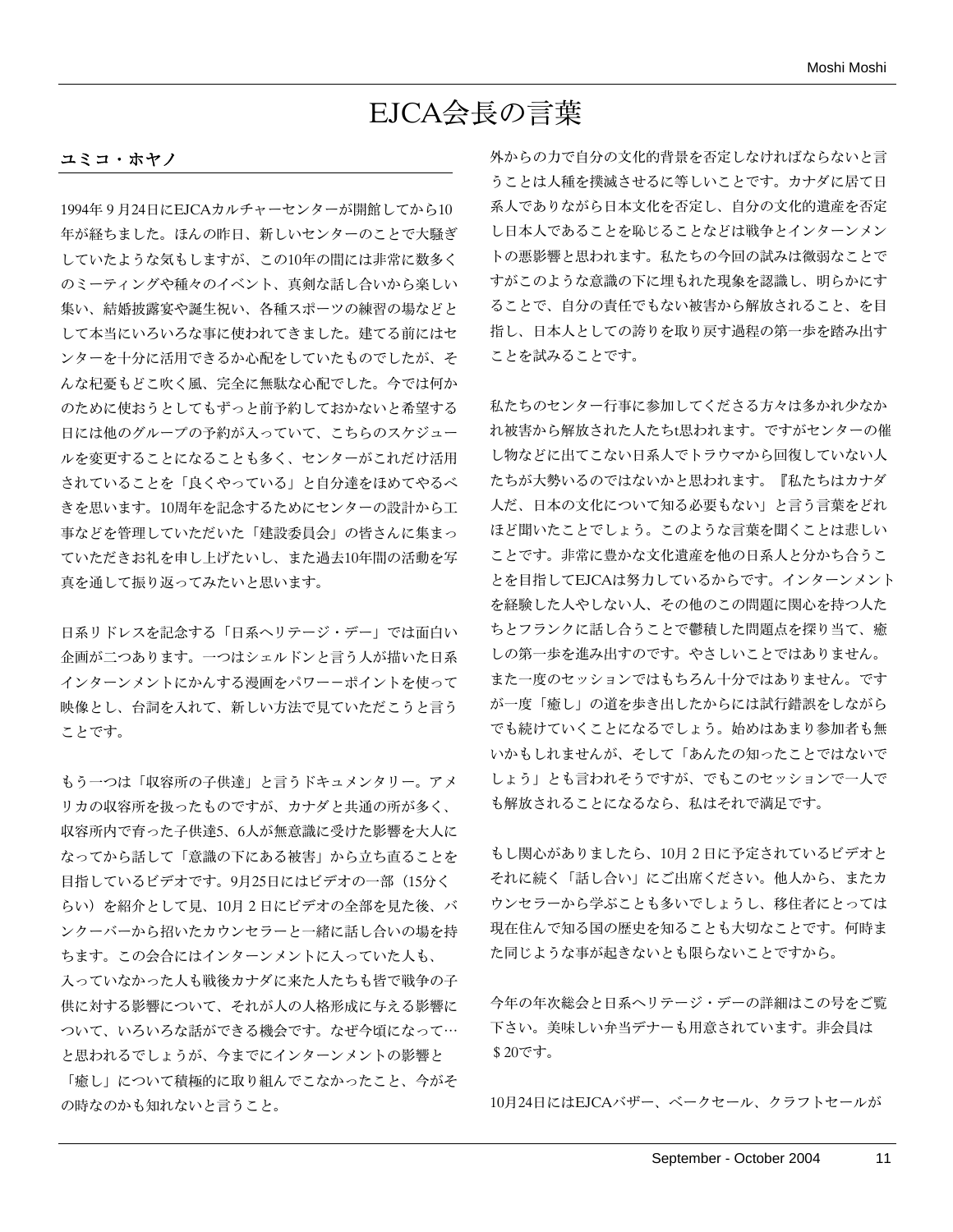あります。いつものようにテーブルを予約し、売り上げの10%を EJCAへの寄付としてください。シニア・クラブがランチの用意 をしますので、資金作りの一環としてご協力ください。

エドモントンは第一回ワールドカップ女子野球を7月31日から8 月8日まで開催しました。日本からのチームは選手18名は全員高 校生、コーチとマネージャー3名の21名でした。EJCA関係の21名 が開会式にゆかた姿で出席したことから日本チームのメンバーに も会う機会があり、選手達を激励し、最終戦でシルバーメダルを 獲得する優秀な選手達でした。8月6日にはポットラックのラン チをしてチームメンバーをセンターへ招待し、久しぶりの日本食 に皆「ヤッター」と大感激をしていました。ランチの後はウエス ト・エドモントン・モールへ行きましたが、遊園地の乗り物に乗 りたいと言うことで、野球の玉は上手に投げるけど、やはりまだ 子供なのだとの感を新たにしました。もと「あさひ」ベースボー ルの花形スターだったユキ・ウノさんを球場で見かけた時にはう れしくなりました。昔を思い出して試合を楽しんでいる様子でし た。ユキは日本からのチームの皆さんにもグラウンドで会ったよ

うです。

今年のヘリテージ・デー・フェスティバルは大変な成功でし た。今年は異なったフォーマットで、各参加グループの代表 が集まってヘリテージ委員会を作り日本館を運営しました。 デーブ・トラウトマンが委員長として全体を管理してくれま した。ありがとうございました。彼のリーダーシップの元 で、パビリオン、トランスポーテーションとボランティアー 部が出来、それぞれをスコット・サトン、スコット・タナ カ、メーガン・ジョーンズが担当しました。ありがとうござ いました。今年はいろいろと新しい試みもあり、それらが当 たって人気がありました。ヘリテージ祭に関しての記事を参 照してください。ボランティアーとして参加してくださった 皆様ありがとうございました。

9月25日の年次総会、と日系ヘリテージ・デーでお会いしま しょう。

# 「キャンプの子供達」と話し合いの会

日時:10月2日(土曜日) ビデオ映写:午前11時 (55分) ランチ:無料軽食 話し合いの会:午後12時30分から3時半くらいまで

サンフランシスコの心理学者、サツキ・イナ氏が作成したドキュメンタリー「キャンプの子供達」は第二次戦争中子 供だった6名が3日間にわたってインターンメントの影響を話し合う画期的なビデオで、このビデオをもとにして、 戦時中子供だった人たちが無意識のうちに受けたであろう戦時の影響をバンクーバーからのトラウマ・カウンセ ラー、シェリー・サカモトさんを囲んで明かにし、「癒し」の第一歩を踏み出す機会です。参加者はインターンメン トに入っていた、いなかった、には関係なく、関心のある人たちに開かれています。

日系人の場合、日本文化の遺産を否定することで生き延びる必要があったことから、いまだに自分の文化的遺産を自 分の物として把握することが出来ずにいる人たちが大勢います。当時の社会が強制した文化遺産の破棄は強いては自 分のアイデンティーを失うことになります。誇りを持って日本人の遺産を引き継いでいることを自分に納得させる日 が来ることを願いつつ、このイベントを企画しました。

日本人であることを否定している人たちはセンターでのイベントにも参加しないし、この企画にも参加しないのでは ないかと思われますが、いつか「癒し」の大切さに気がついて参加するようになる日が来るかもしれません。その日 のためにまず第一歩を踏み出さなければなりません。

また戦時中はカナダにいなかった移住者たちにとって、少し遡ると日本人はどのように取り扱われていたか、現在住 んでいる国の歴史を知り、その流れが今も続いていることを知る良い機会でもあります。決して無関係ではないので す。

関心のある方たちの参加をお誘いいたします。参加の登録は年次総会後行いますが、センターへ9月30日までに電話 またはメールで引き受けます。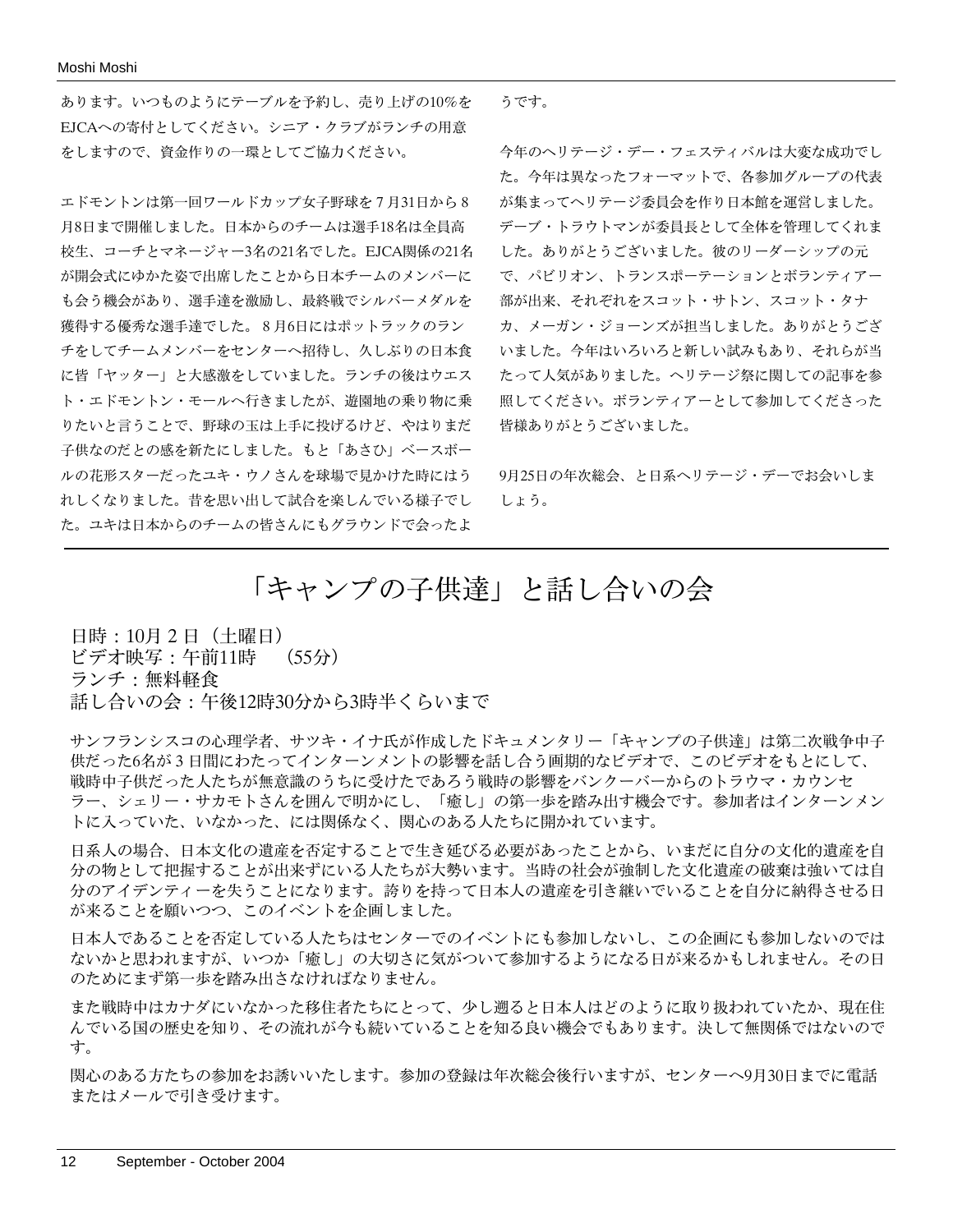# EJCAバザー、ベークセール、クラフトセール シニア・クラブ・ランチ

日時:10月24日(日曜日)

時間:午前11時から2時まで

場所:EJCAセンター、6759 - 88 Street

\* ランチ・メニュー:巻寿司、ちらし寿司、いなり寿司、おむすび、ぜんざいなど。 EJCAシニア・クラブの資金作りのためのランチです。皆さんの支持をお願いします。

\*EJCAベークセール:皆様ご自慢のベーク品の寄付をお願いすます。

\*バザー用テーブルを予約してください。家庭で不要となった小物などを売る良い機会 です。ベーク品、寿司などを個人的に売る方は値段を寄付ベーク品と統一してください。 売り上げの10%はEJCAへの寄付となります。テーブルの予約は10月20日までにセンターへ ご連絡ください。

\*シニア・ランチ作りのお手伝い、ベークセールと寄付品販売テーブルでのボラン ティアーをお願いします。

トシコ・ヤマモトまでお電話ください(434 - 2361)。

## EJCAシニア・クラブからの報告

#### アキ・フジノ

EJCAシニア・クラブは2004年の夏の間も休むことなく、毎月会合を持ちました。毎月約30 名の出席者がありました。これはメンバーが月一度の弁当ランチを一緒に食べ、社交の場 としてトランプ、ゲーム、クラフトなどを楽しんでいることを示します。シニアでない人 たちも定期的に出席してクラブを支持していただき感謝します。

8月のミーティングではランチの後、21名が州博物館へ出かけました。マサ・ヨネダさん が入場料の特別割引を手配してくれました。マサ、どうもありがとう。 9月のミーティングでは新しい会長と副会長の選挙があります。 新会員を歓迎いたします。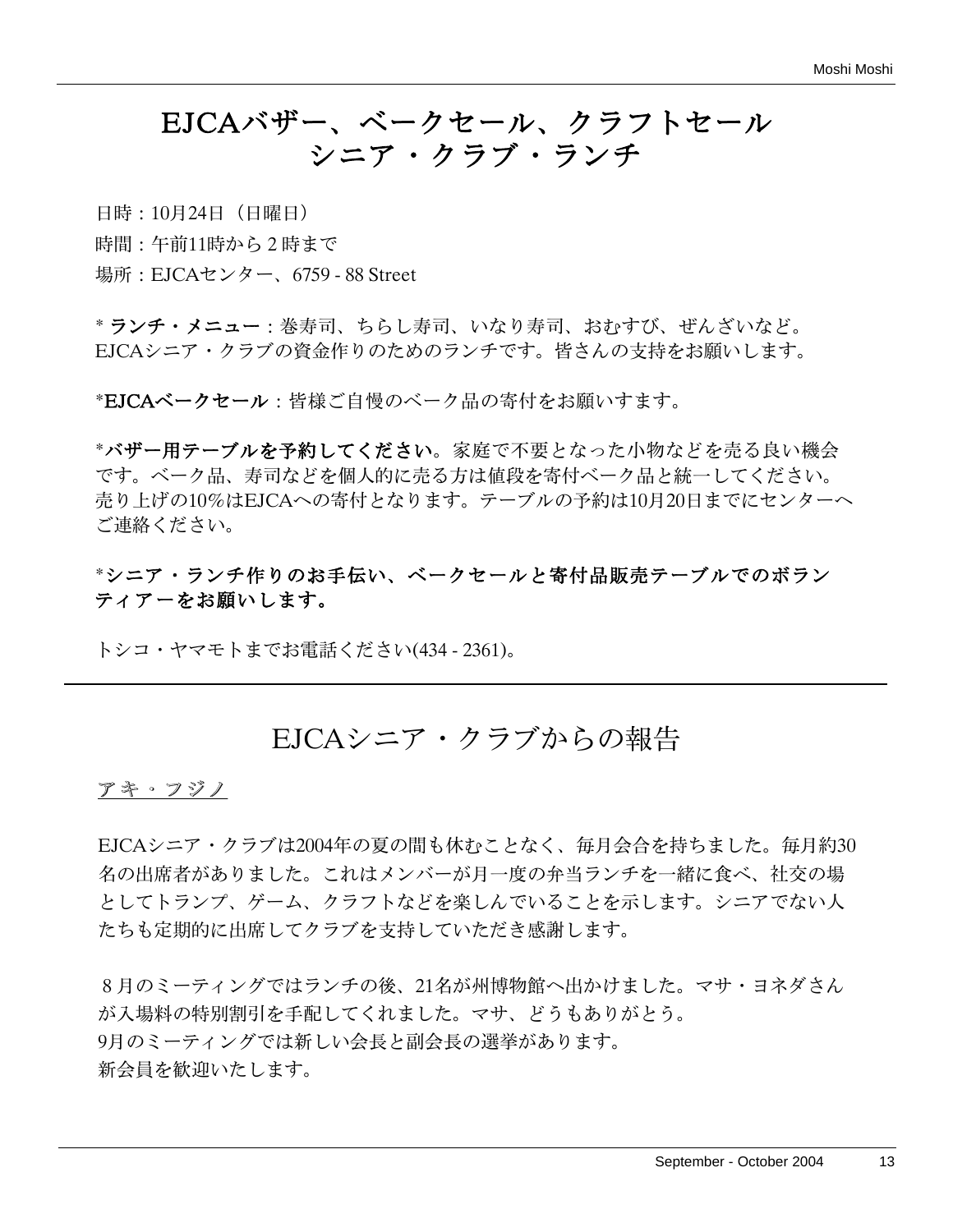# 今後の「ひまわりの会」開催日程

9月25日(土)は、午後5時からEJCAの総会「日系ヘリテージ・デーと年次総会」開催のた め、午前11時から予定していたひまわり交流会は中止いたします。

「日系ヘリテージ・デーと年次総会」へのご参加を、お待ちしております。

日時:10月30日 (土) 13:00~16:00 場所:EJCA会館 内容:ハロウィンパーティ

日時: 11月13日 (土) 13:00~16:00 場所:EJCA会館 内容:講演会※



※11月13日の講演会には日本領事館の方に講演を依頼しています。領事館のカルガリー移転に 先立ち、いろんなお話を伺う予定でいますので興味のある方は是非、ご参加ください。

「ひまわりの会」の詳細につきましては「ひまわり回覧板」にてお知らせいたします。

お問い合わせは、

金 紀子 Tel 439-3979

rikikanarika@shaw.ca まで

EJCAスクール・プログラム委員会から

EJCAスクール・プログラムはエドモントンの中学2年生が日本を勉強する時に日本の文化の一部、日本語、日本の 歴史、社会、日本の音楽や踊りなどをセンターで紹介するプログラムです。このプログラムの人気は高くなりつつあ り、昨年は30校がセンターへ来てプログラムに参加しました。参加学校の数は今後増えることと思われます。

このプログラムをさらに充実するためにプログラム委員会は委員の数を増やしたく、日系コミュニテイーからこのプ ログラムに関心のある方たちの参加を募っています。

参加を希望される方は委員会のメンバーまたは役員へご連絡してください。

諸国のパレード

エドモントンの誕生100年を祝う諸国のパレード"が計画されています。パレードに参加したい -プはEJCAオフイスまで連絡してください。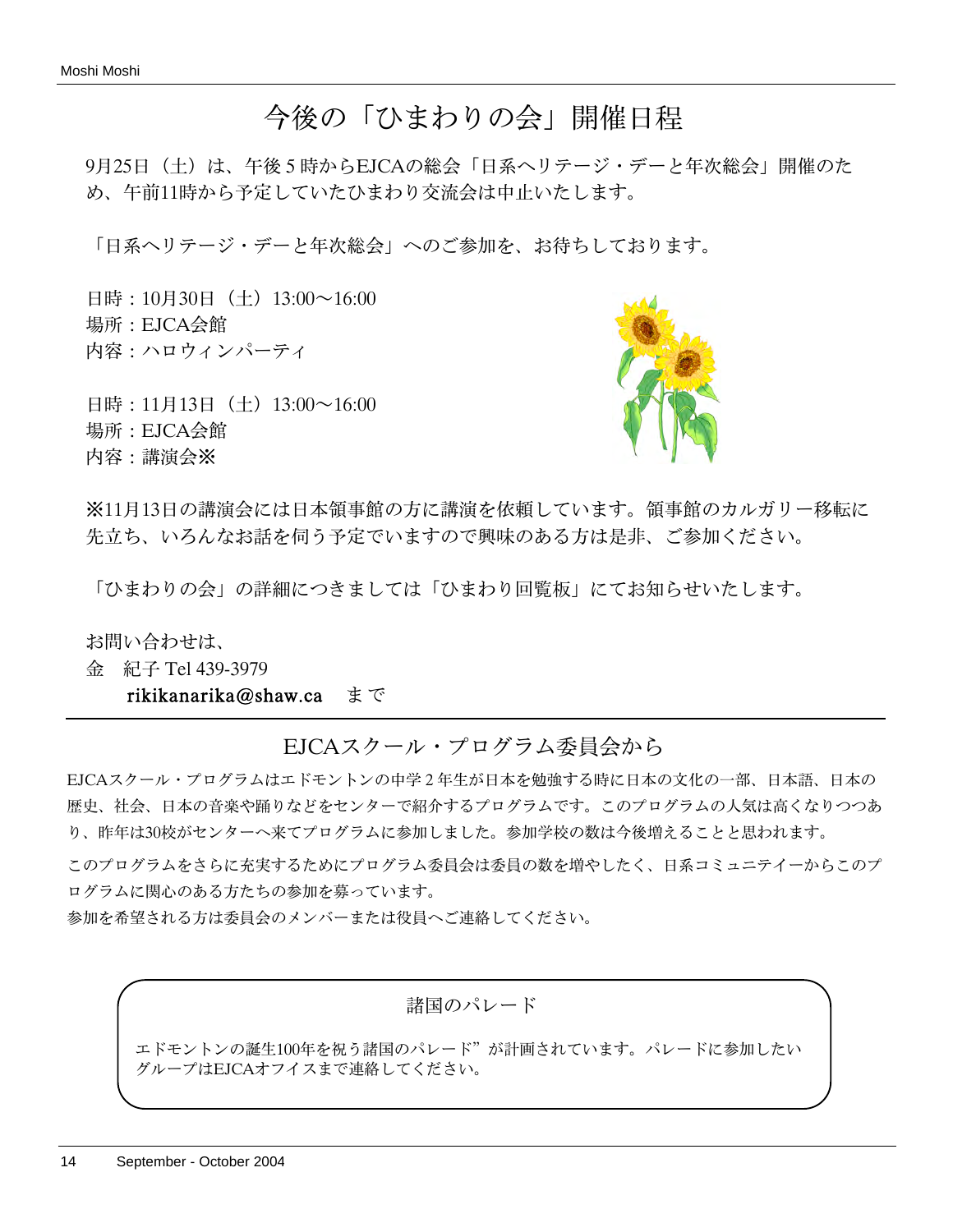### はまなす会より

10月24日のEJCAバザーのために「はまなす会」は大福まんじゅう作りを計画しています。今までお手伝いして いただいた経験者、始めての方、今回もご協力をお願いします。お弁当持参でお願いします。

- 日時: 10月 9日(土曜日)午前10時から(3ー4時間かかると思います)
- 場所: EJCAセンター

連絡: ノリコ・フジノ(475-7339)



# 2004 年ヘリテージ・フェスティバル

#### デーブ・トラウトマン

今年の夏の一番良い時でした。ヘリテージ祭り中、気候は暖か く、天気も良い日が続きました。フェスティバルには大勢の人 たちが来て、日本館はいつものように人気がありました。赤い テントの中では大きな盆栽の展示があり、書道グループは毎日 熱心に働いていました。

各種マーシャル・アートは今年はたくさんの参加がありまし た。剛柔会やノーブル・ハウス剣術グループだけでなく、今年 は新しく二つのグループが参加し、観衆を楽しませただけでな く、まマスコミにも印象を与えたようでした。剣道/なぎなた グループはグローバル・テレビの朝の番組に出、また日本館の 前で3日間毎日パフォーマンスを行いました。ドラマチックな胴 着と大きなかけ声で見ている人たちに強い印象を与えた様で す。剣術グループは日本館のために貢献してくれたボランティ アー全員に感謝の辞を伝えたいと言っています。この感謝の辞 は今年参加したすべてのグループが言っていることでもありま す。今年はメーガン・ジョーンズがボランティアーを募り、取 り仕切る仕事を良くやってくれました。今年は大学生の参加が 多く、またコミュニティーからも協力したいと申し出てくれた 人たちがいました。

フード部の人気も高く、焼き鳥は瞬く間に売り切れて、日曜日 の夜遅く、数人が集まって焼き鳥の串刺しをして600本作りま した。浴衣を来て撮る写真も良く売れ、名前を書いた栞も良く 売れました。ひまわりの会はたくさんのバルーン・ヨーヨーを 売りました。どうやってヨーヨーをするかを一日中してみせて いた子供達の腕はくたびれてしまったことでしょう。

「北の太鼓」は大勢の熱心な観衆のために3日間に4回パフォー マンスを行いました。「まだ見習い中の人たちも私たちと一緒 にやりましたが、皆とても上手にできましたよ」とブレンダ・ マヂソンは言っていました。さばき碁クラブはテントの中でも 目立つ場所にいたので人の注目を集めていました。「ヘリテー ジ・フェスティバルは囲碁グラブにとっては確かに有益です」 とチャック・エリオットは言っていました。「この4週間の間

に見込みのある新しいメンバーが5、6人増えました。ボラン ティアーも楽しんでいました」。

「海外からのお客さんはカナダに囲碁のグラブがあることに驚 いていました。これ(ヘリテージ・フェスティバル)以外に私 たちの存在を知る機会がないのです」「7才の子供を連れた中 国からの若い夫婦が来ました。私はお父さんに碁はできるかと 聞きますと、自分は出来ないけれど7才の娘、アリスはとても 興味を持っているとの返事でした。なんと彼女は中国で彼女の 年代の市のチャンピオンだったのです。そして私たちのグルー プのもっと年とった経験も豊かな人と対戦して彼女の強さを示 したのです」。

いつものように、何枚も何枚もの団扇が売れて人々に涼を与え ていました。新しい無線のマイクロフォンはパフォーマー達が 動きながら何が行われているかを説明するのに役立ちました。 忍術グループは今年始めて参加しましたが来年もしたいと言っ ています。

ヘリテージ・フェスティバルの2中間前に作られた「鳥居」に は多くのボランティアーが削ったり、ノコギリを使ったりと、 大きな物でも簡単に組み立てられるように何時間もかけて作り ました。来年はキッチンとパフォーマンスの場所を改善しよう と言う計画です。全参加グループは来年の計画に参加していた だくようお招きします。

日本館のボランティアーの中から2名がフェスティバル・スカ ラーシップをもらいました。エドモントン・キワニーズ賞300 ドルがケブン・ウオング、ルーディー・ファミリーメモリアル 賞400ドルがサオリ・ホリウチに当たりました。ケブンとサオ リ、おめでとう。

ボランティアーの皆さんの努力に対して感謝の辞をここに述べ たいと思います。ヘリテージ・フェスティバルを成功させるに は大勢の協力が必要です。私が想像したよりももっと多くの人 たちの協力が必要でした。